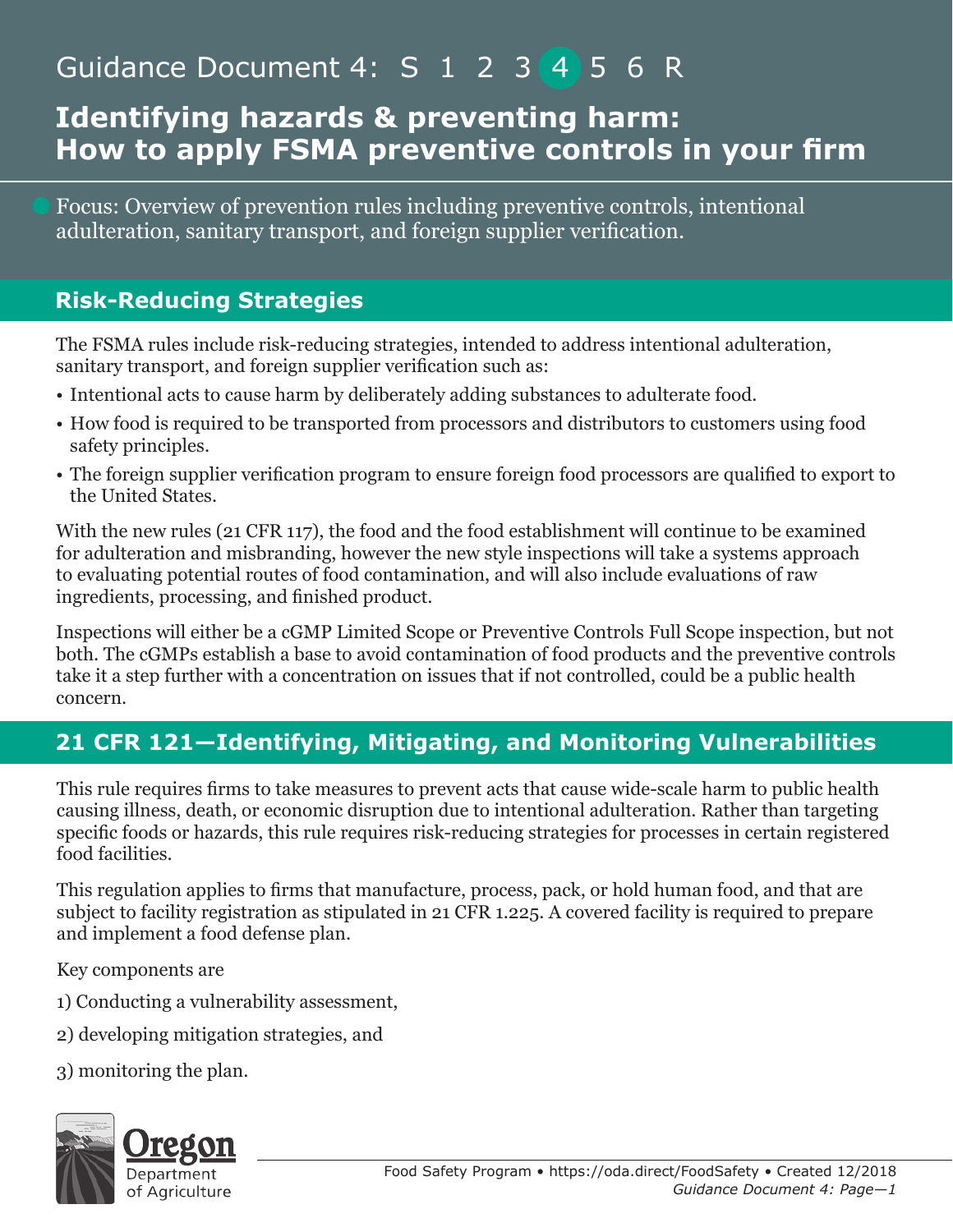# Guidance Document 4: S 1 2 3 4 5 6 R

### **21 CFR 121—Identifying, Mitigating, and Monitoring Vulnerabilities**

- 1) The identification of vulnerabilities is for each type of food manufactured, processed, packed and/ or held at the facility. For each point, step, or procedure in a facility's process, the following must be evaluated:
- The severity and scale of the potential impact on public health.
	- Includes considerations such as; the volume of product, the number of servings, the number of exposures, how fast the food moves through the distribution system, potential agents of concern and the infectious/lethal dose of each, and the possible number of illnesses and deaths.
- The degree of physical access to the product. Access points to be considered may include the presence of physical barriers as gates, railings, doors, lids, seals and shields.
- $\triangleright$  The ability to successfully contaminate the product.
- 2) Mitigation strategies must be tailored to the facility and its procedures—identified and implemented at each actionable process step.
- 3) Monitoring the plan, making and recording corrective actions, verifying that the system is working, and maintaining records are also required steps. A reanalysis is required every three years.

### **21 CFR 1.500 Subpart L— Foreign Supplier Verification Program**

The Foreign Supplier Verification Program is for importers covered by FSMA. Importers must have programs in place to verify that foreign suppliers are producing food in a manner that provides the same level of public health protection as foods prepared in the United States.

Importers are responsible for

- Determining known or reasonably foreseeable hazards with each food;
- Evaluating the risk posed by a food based on a hazard analysis; and
- A foreign supplier's performance.

This can be accomplished by conducting supplier verification activities, conducting corrective actions, and by establishing & following written procedures for each food from every supplier.

- There are provisions for the use of imported raw materials or ingredients on a temporary basis, from an unapproved supplier, if the foods are subject to adequate verification activities.
	- This provision applies to importers who are manufacturers deemed in compliance through a Supply-Chain Program or who have implemented Preventive Controls for identified hazards. The risk must be reevaluated every three years.
- An importer must establish and follow written procedures for approved supplier verification activities, that may include: an annual on-site audit, sampling and testing, a review of food safety records. Importers may rely on another entity *only* if there is a review of documentation.

Exemptions exist for this requirement. For more information visit: https://oda.fyi/FSMAFSVP